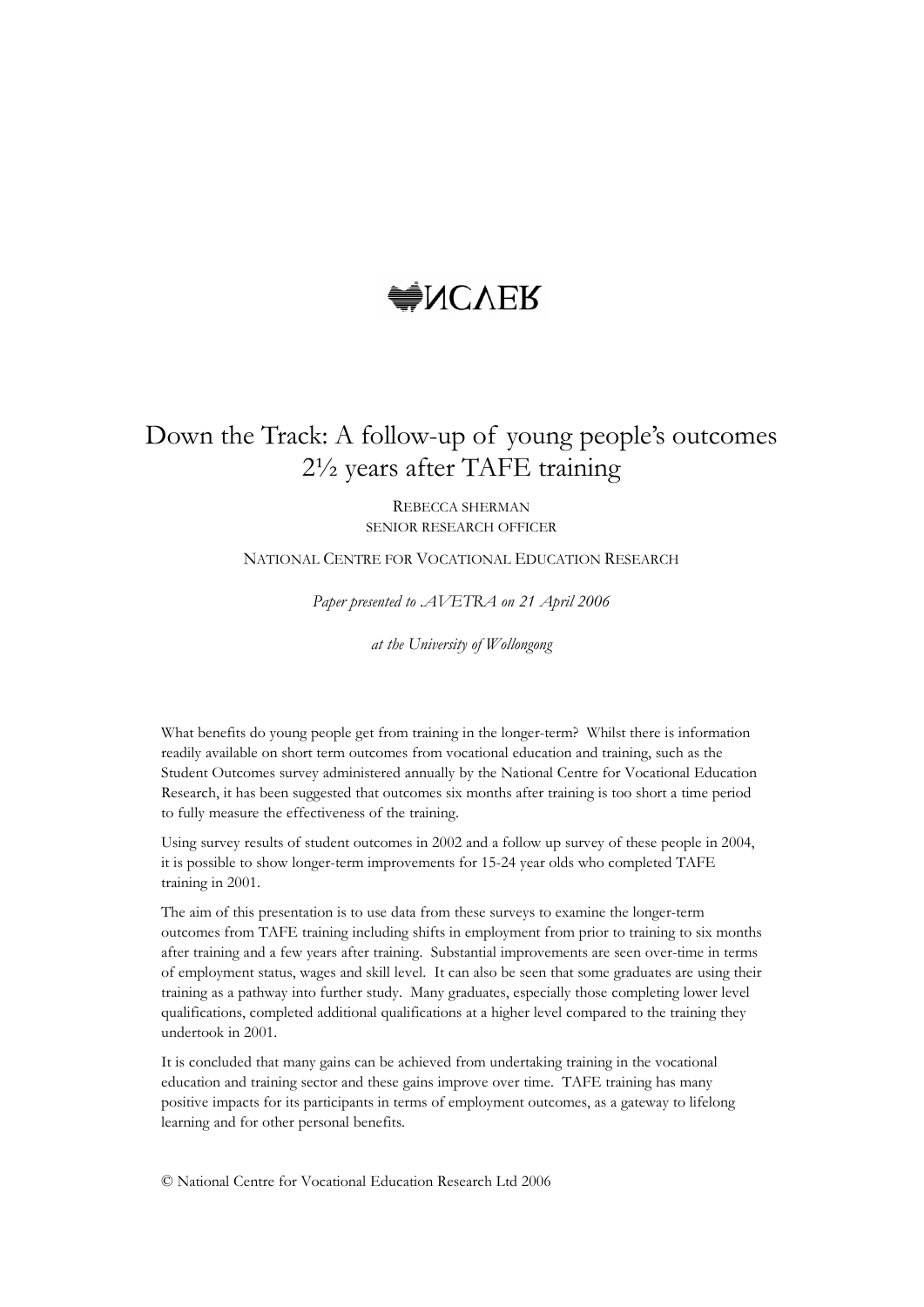# Introduction

Do outcomes from vocational education and training (VET) improve over time? This report examines outcomes for young people who have undertaken training with a technical and further education (TAFE) institute to determine if they improve down the track. We look at transitions from TAFE to the workforce and further study. Outcomes examined include changes in employment, wages and skill level and pathways to further study.

We know from information on transitions from school that a large proportion of school students go onto further education (see Dusseldorp Skills Forum 'How young people are faring' series). We are also interested in information on transitions from further education, and in particular VET, to the workforce. Information is readily available on short-term outcomes from VET such as the National Centre for Vocational Education Research's (NCVER's) annual Student Outcomes Survey. The Student Outcomes Survey collects information from students who undertook VET training approximately 6 months after the completion of the training. The survey collects key outcome measures such as employment status, relevance and benefits of the training, satisfaction with the training, further study undertaken and for those who didn't complete a full qualification, reasons for not continuing with the study.

NCVER's Student Outcomes Survey shows employment levels are high immediately after the training with 75% of graduates employed (NCVER 2004). Given a large proportion of TAFE students undertake training part-time while working, the high post-training employment levels may reflect the high pre-training employment levels. Indeed 69% of graduates were employed prior to training. Dumbrell (2000) suggests many VET providers place a higher importance on longer-term outcomes. It has been suggested that outcomes 6 months after training is too short a time period to fully measure the effectiveness of the training, as it can often take a longer time period for students to get what they want from the training. For example, Marginson (1999) states usual graduate destination surveys are collected 'too early in the year after graduation to provide a clear picture of graduate outcomes'.

To gain information on outcomes over time for TAFE students NCVER conducted a survey known as 'Down the Track' in August/September 2004. The survey was a follow up of students who participated in the 2002 Student Outcomes Survey and collected information approximately  $2 \frac{1}{2}$  years after training for 15-24 year olds who completed training in 2001. This paper draws on the Down the Track data to provide a descriptive analysis of outcomes of 1524 year old graduates from the TAFE sector over time.

## Method

The Down the Track Survey collected information in September 2004 which is approximately 2 1/2 years after the training. The 2002 Student Outcomes Survey collected information relating to employment six months prior to the training (no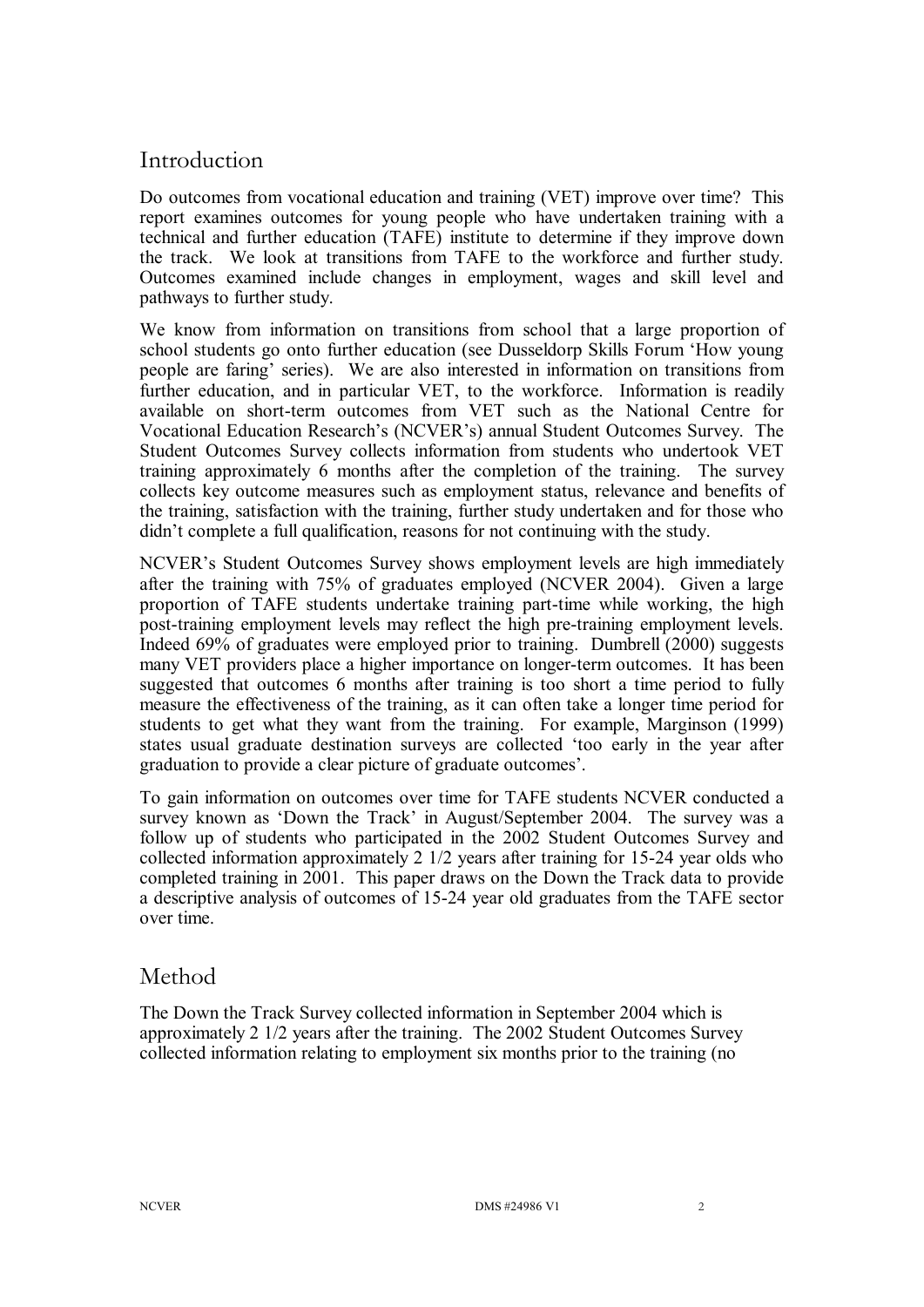specific date) and approximately six months after training in May  $2002<sup>1</sup>$ . The two surveys combined provide information on a cohort of students therefore allow for an examination of employment at three time points: 6 months prior to training, approximately 6 months after training in May 2002 and approximately 2 1/2 years after training in September 2004.

This paper focuses on graduates aged 1524 who completed training in 2001. Data is used to examine changes in labour force status, wages and skill levels (based on changes in occupation) from before training to 2002, from before training to 2004 and from 2002 to 2004.

Data from both surveys is also used to compare what students were doing in May 2002 compared to what they are doing in September 2004. The Down the Track survey is used to examine further study students have undertaken since completing their training in 2001 and qualifications completed.

## Findings

#### Change in labour force status

Given approximately three-quarters of 15-24 year old TAFE graduates stated their main reason for training was employment related, an examination of employment outcomes is a key indicator of how well TAFE serves its clients

Overall there has been an approximate 20 percentage point increase in employment from before training to September 2004 for 1524 year old graduates. Table 1 shows this by outlining the labour force status for graduates at the 3 time points of concern: 6 months prior to training, approximately 6 months after training in May 2002 and approximately 2 1/2 years after training in September 2004. It is evident that the largest employment gains have been made for 15-19 year olds. This is most likely due to this group being new entrants into the labour force as many were school leavers with lower levels of employment prior to training. A corollary to this is that the older age group were more likely to be employed prior to training.

Of particular interest over these three time periods is that on the whole the proportion of those employed full-time has increased with the proportion of those employed parttime decreasing. This is particularly evident for 15-19 year olds where 57% of the graduates who were employed prior to training were working full-time with this increasing to 74% of those employed in 2004. The overall employment levels of male graduates are slightly higher than for female graduates in September 2004. Of particular note is the difference between males and females in full-time and part-time employment. Males are substantially more likely than females to be employed full-time at all time points with females more likely than males to be employed part-time. This is a pattern that has been evident for many years and is discussed by Dumbrell et al.  $(2000)$ . A major reason for females part-time employment status could be attributed to lifecycle factors, such as females playing a larger role in child-rearing.

<sup>&</sup>lt;sup>1</sup> The terminology "approximately 6 months and 2  $1/2$  years after training" is being used as the exact timing for students graduating is uncertain. Graduates in the sample completed their training during 2001 and the proxy of November is used for ease of reporting.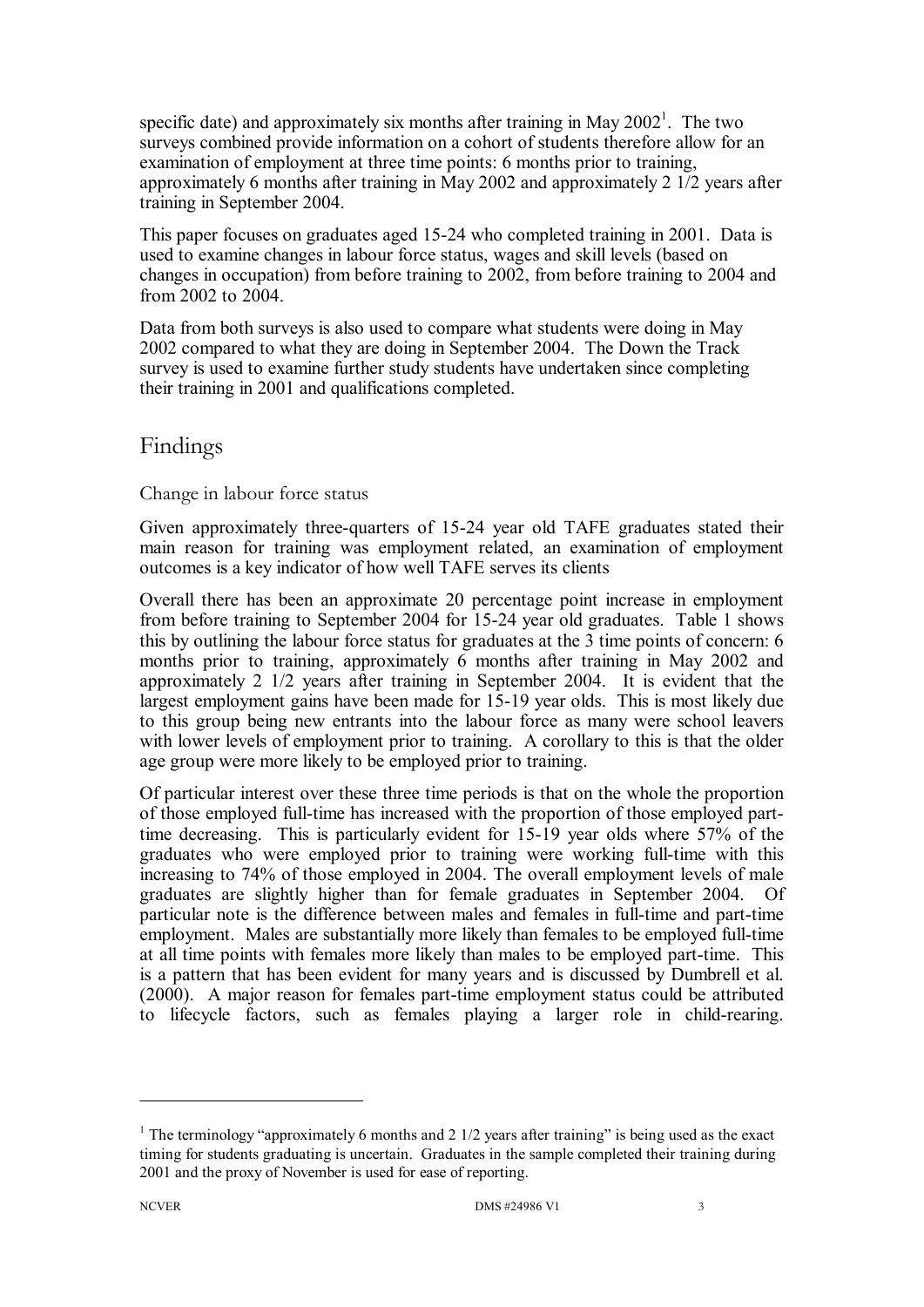| Age   | Labour force status     | 6 months before<br>training $(\%)$ | After training<br>(May 2002) (%) | After training (Sept.<br>2004) (%) |
|-------|-------------------------|------------------------------------|----------------------------------|------------------------------------|
| 15-24 | Employed                | 66                                 | 76                               | 86                                 |
|       | Full-time               | 28                                 | 50                               | 63                                 |
|       | Part-time               | 37                                 | 25                               | 23                                 |
|       | Unemployed              | 16                                 | 13                               | 6                                  |
|       | Not in the labour force | 17                                 | 10                               | 7                                  |
|       | Total                   | 100                                | 100                              | 100                                |
| 15-19 | Employed                | 57                                 | 71                               | 88                                 |
|       | Full-time               | 14                                 | 41                               | 63                                 |
|       | Part-time               | 42                                 | 29                               | 26                                 |
|       | Unemployed              | 19                                 | 16                               | 7                                  |
|       | Not in the labour force | 24                                 | 12                               | 5                                  |
|       | Total                   | 100                                | 100                              | 100                                |
| 20-24 | Employed                | 72                                 | 79                               | 85                                 |
|       | Full-time               | 36                                 | 56                               | 64                                 |
|       | Part-time               | 34                                 | 22                               | 20                                 |
|       | Unemployed              | 15                                 | 11                               | 6                                  |
|       | Not in the labour force | 13                                 | 9                                | 9                                  |
|       | Total                   | 100                                | 100                              | 100                                |

**Table 1: The labour force status prior to training and after training in 2002 and 2004, by age**

Source: Down the Track survey, 2004, NCVER, Student Outcomes Survey, 2002, NCVER

To look at what students are doing in 2004 compared to immediately after training we looked at labour force status in 2004 by the labour force status in 2002. While it is not clear if changes in labour force status are a direct result of the training, we see that around twothirds of those unemployed in May 2002 and over half of those not in the labour force (not working and not actively looking for work) in May 2002 are employed in September 2004. Around 9 in 10 who were employed in May 2002 are also employed in September 2004. This was similar for 15-19 year olds and 20-24 year olds.

Table 2 looks at the changes in labour force status between 2002 and 2004 for graduates by employed full-time and part-time. Of the 15-24 year olds employed fulltime at May 2002, 83% are also employed full-time in September 2004. Around one in ten moved to part-time employment. Of those who were employed part-time in May 2002,  $44\%$  moved to full-time employment with  $45\%$  remaining in part-time employment.

Differences between male and female graduates are also evident when looking at fulltime and part-time employment. Table 2 shows of those employed full-time in 2002, 90% of males are employed full-time in 2004, compared to 72% of females. Five percent of males employed full-time in 2004 moved into part-time employment, compared to 1 in 5 females.

Of those employed part-time in 2002 males are more likely than females to have moved into full-time employment, whereas females are more likely to have remained in part-time work. This is consistent with the previous findings that females are more likely than males to be employed part-time, and lends support to the notion of females playing a larger role in child rearing than males.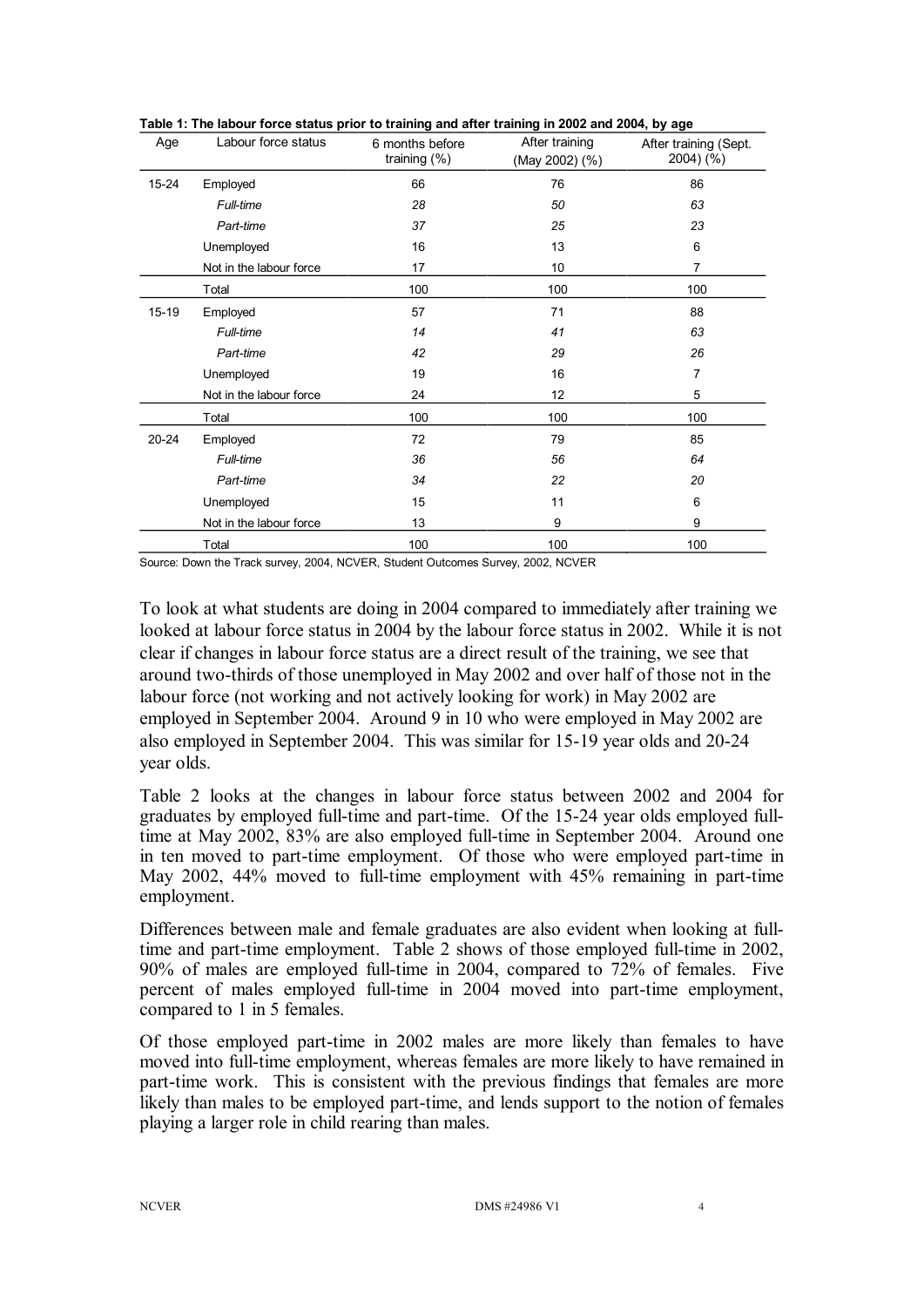|        |                                        | Labour force status - September 2004 |                    |                |                            |       |
|--------|----------------------------------------|--------------------------------------|--------------------|----------------|----------------------------|-------|
|        | Labour force status - May 2002         | Employed full time                   | Employed part time | Unemployed     | Not in the labour<br>force | Total |
| Male   | Employed full time (%)                 | 90                                   | 5                  | $1*$           | 3                          | 100   |
|        | Employed part time (%)                 | 50                                   | 37                 | 8              | $5^*$                      | 100   |
|        | Unemployed (looking for full-time) (%) | 44                                   | 15                 | 37             | $4^*$                      | 100   |
|        | Unemployed (looking for part-time) (%) | $15*$                                | 64                 | $13*$          | $8*$                       | 100   |
|        | Not in labour force (%)                | 45                                   | 22                 | 16             | 14                         | 100   |
| Female | Employed full time (%)                 | 72                                   | 19                 | $3^*$          |                            | 100   |
|        | Employed part time (%)                 | 41                                   | 49                 | 3              | 6                          | 100   |
|        | Unemployed (looking for full-time) (%) | 30                                   | 33                 | 22             | 14                         | 100   |
|        | Unemployed (looking for part-time) (%) | 33                                   | 42                 | $5^*$          | 20                         | 100   |
|        | Not in labour force (%)                | 15                                   | 27                 | 14             | 44                         | 100   |
| Total  | Employed full time                     | 83                                   | 10                 | $\overline{2}$ | 4                          | 100   |
|        | Employed part time                     | 44                                   | 45                 | 5              | 6                          | 100   |
|        | Unemployed (looking for full-time)     | 35                                   | 27                 | 27             | 11                         | 100   |
|        | Unemployed (looking for part-time)     | 27                                   | 49                 | $8*$           | 16                         | 100   |
|        | Not in labour force                    | 32                                   | 24                 | 15             | 27                         | 100   |

**Table 2: Change in employment status between 2002 and 2004, by sex**

**Source: Down the Track survey, 2004, NCVER, Student Outcomes Survey, 2002, NCVER**

Of the graduates unemployed and looking for full-time work in 2002, males are more likely than females to be working full-time in 2004 (44%) compared to 30%). A third of these females are working part-time in 2004 compared to 15% of males. Of those unemployed and looking for part-time work in 2002, again males are more likely than females to be employed part-time in 2004 (64% compared to 42%). Differences are evident between the sexes for graduates not in the labour force in 2002. By September 2004, 44% of the females who were not in the labour force in 2002 remained out of the labour force, compared to 14% of males. Two-thirds of the males not in the labour force in 2002 had moved into employment (45% full-time,  $22\%$  part-time), compared to less than half of females (15% full-time and 27% part-time).

In summary we have seen positive changes in the labour force status from before training to 2002 and from 2002 to 2004. There was a high proportion of those who were not employed in 2002 employed in 2004, along with movements from part-time employment to full-time employment. Due to their lower starting positions, the labour market entrant group of 15-19 year olds are the most likely to see large changes in employment status from before training to 2004.

NCVER DMS #24986 V1 5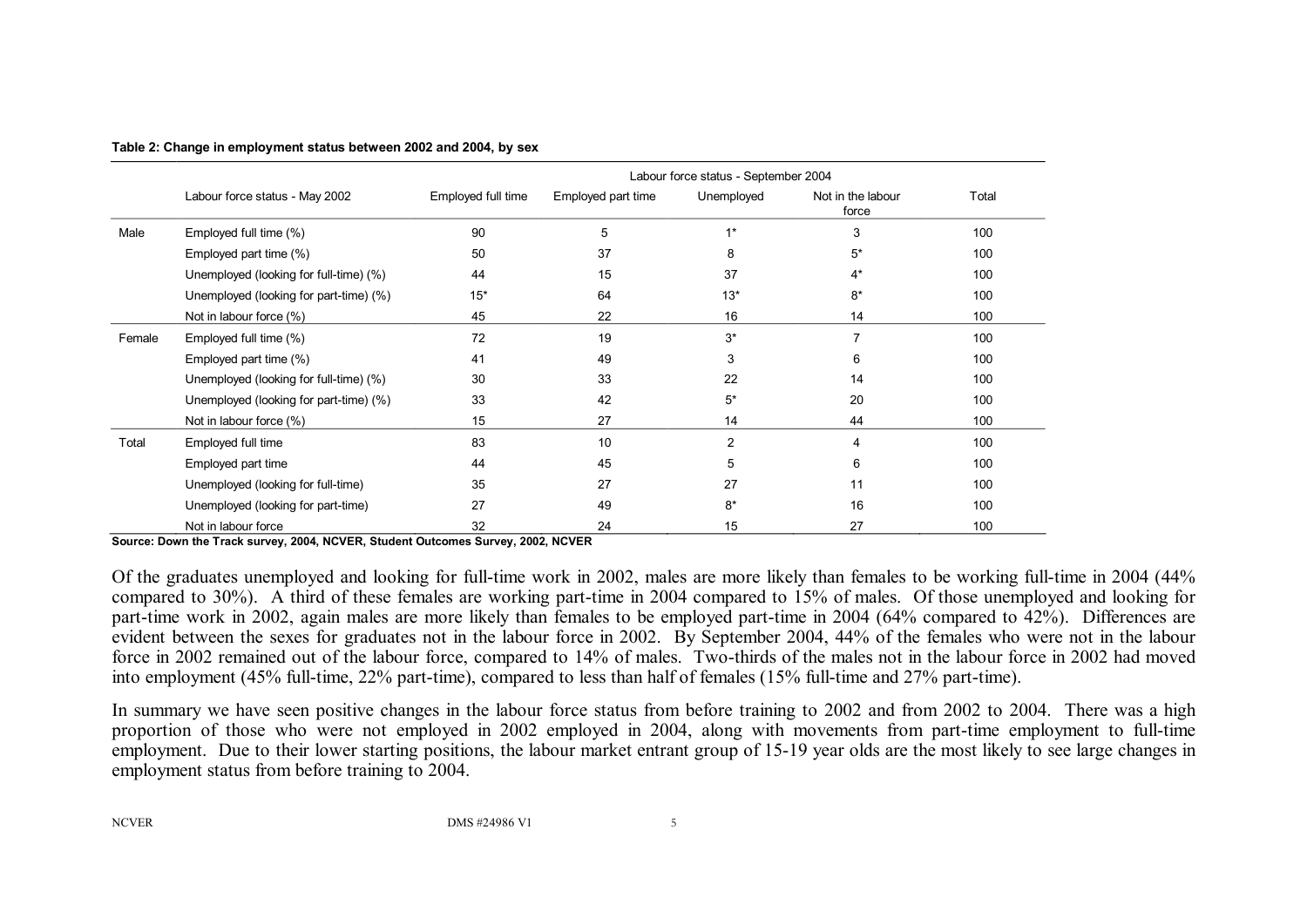#### Change in wages

We have seen that there have been substantial improvements in employment outcomes over time. We can also see whether there has been an improvement in wages over this period.

For full-time workers, wages of TAFE graduates increased substantially from 2002 to  $2004$  (Table 3). The  $20-24$  year olds have higher wages than  $15-19$  year olds in  $2004$ , more likely due to their being in the labour market longer. Due to lower starting salaries, wages increased to a larger extent for 15-19 year olds than 20-24 year olds. Table 3 shows the wages for graduates employed full-time in 2004, compared to 2002 and highlights the percent growth between these years.

|               | $2002($ \$) | $2004($ \$) | Percent growth (%) |
|---------------|-------------|-------------|--------------------|
| $15-24$ years | 27577       | 36479       | 32.3               |
| Male          | 28606       | 39496       | 38.1               |
| Female        | 25633       | 31820       | 24.1               |
| $15-19$ years | 21495       | 31082       | 44.6               |
| Male          | 22375       | 32314       | 44.4               |
| Female        | 20189       | 29761       | 47.4               |
| $20-24$ years | 30410       | 40500       | 33.2               |
| Male          | 31155       | 43600       | 39.9               |
| Female        | 28824       | 34091       | 18.3               |

| Table 3: Average annual income of graduates employed full-time at 2002 and 2004, and percent growth |  |
|-----------------------------------------------------------------------------------------------------|--|
|-----------------------------------------------------------------------------------------------------|--|

Source: Down the Track survey, 2004, NCVER, Student Outcomes Survey, 2002, NCVER

Males have higher wages than females in 2004 and for 20-24 year olds the increase in wages from 2002 to 2004 is higher for males than females. Although it is not suggested that completing of training directly led to the increase in wages, this pattern is consistent with Ryan's (2002) findings that VET qualifications provide better wage outcomes for males than females. The difference in wages between males and females may also be able to be explained by the areas of study chosen by each gender. Females were more likely to undertake training in areas such as services, hospitality and transportation; business administration and health and community services. These areas may lead to jobs in industries such as accommodation, cafes and restaurants (average weekly earnings \$694.70) (ABS, 2004), retail trade (average weekly earnings \$698.90) and health and community services (average weekly earnings \$879.50). Males were more likely to chose training areas like in architecture and building and engineering and surveying which may lead to jobs in industries such as mining (average weekly earnings \$1527.50) and construction (average weekly earnings (\$1084.30).

We have seen the proportion of graduates employed increases over time and now that of those employed full-time wages increase from 2002 to 2004.

#### Change in occupation and skill level

Whilst an increase in employment and an increase in wages is a positive outcome, a large proportion of students are already employed prior to training. For these students training is not about getting into the labour market, but about improving their position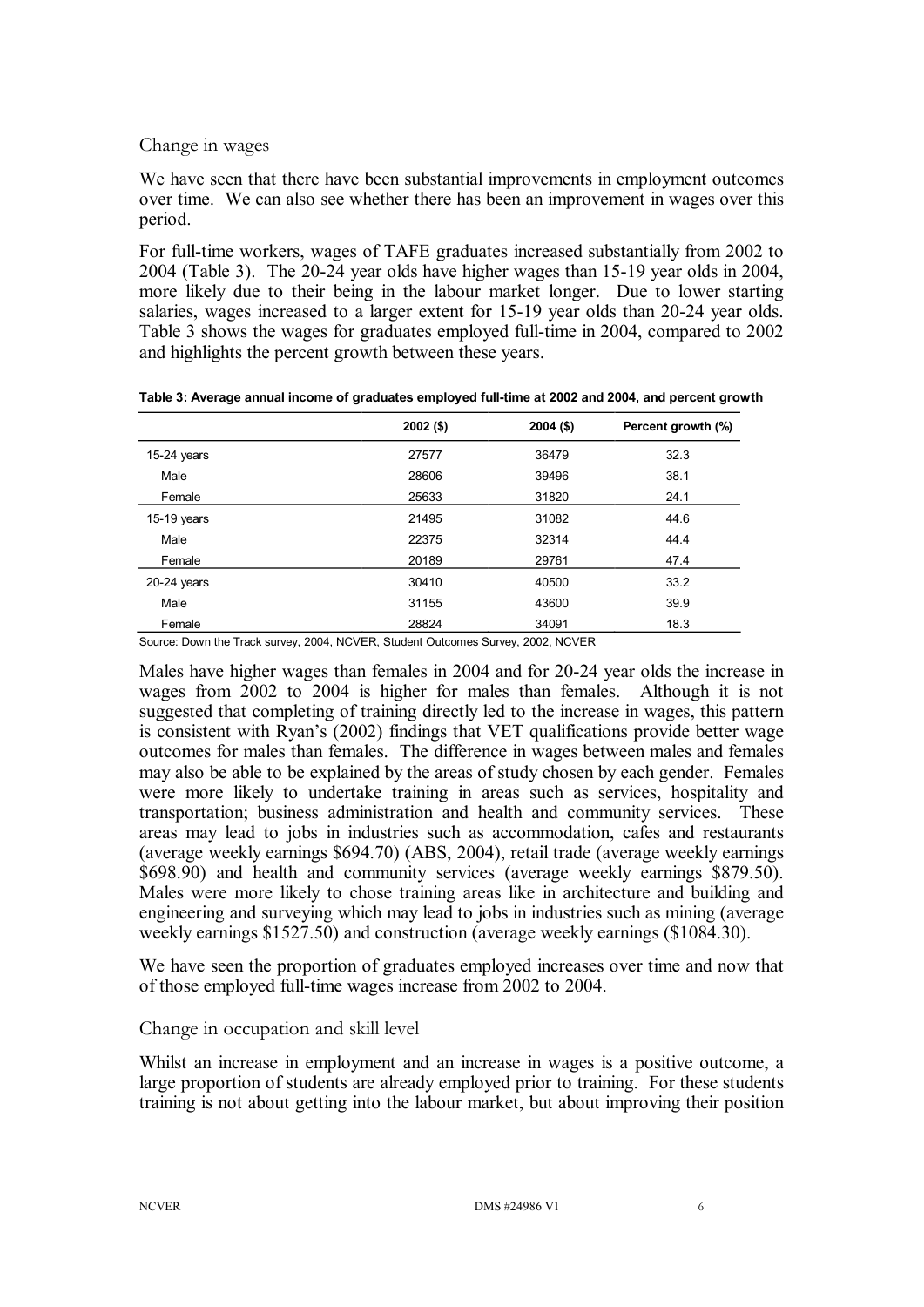in the labour market, such as changing occupations. To complete the picture on employment outcomes we looked at changes in occupation and skill level<sup>2</sup>.

Movements to higher skill levels can be seen immediately after training, and then to a lesser extant approximately 2 1/2 years after their training (Table 4). Whilst many factors affect these outcomes such as further study, by September 2004 nearly half the graduates had moved to a higher skill level, compared to prior to training.

| Age           | Change in skill                  | Before training - 2002<br>$(\% )$ | Before training - 2004<br>$(\% )$ |
|---------------|----------------------------------|-----------------------------------|-----------------------------------|
| 15-24 years   | Movement to a higher skill level | 34                                | 48                                |
|               | Movement to a lower skill level  | 8                                 | 13                                |
|               | No change in skill level         | 59                                | 38                                |
|               | Total                            | 100                               | 100                               |
| 15-19 years   | Movement to a higher skill level | 32                                | 52                                |
|               | Movement to a lower skill level  | 8                                 | 11                                |
|               | No change in skill level         | 60                                | 37                                |
|               | Total                            | 100                               | 100                               |
| $20-24$ years | Movement to a higher skill level | 34                                | 46                                |
|               | Movement to a lower skill level  | 8                                 | 15                                |
|               | No change in skill level         | 58                                | 39                                |
|               | Total                            | 100                               | 100                               |

**Table 4: Change in skill from before training to May 2002 and from before training to September 2004, by age**

Source: Down the Track survey, 2004, NCVER, Student Outcomes Survey, 2002, NCVER

The upward mobility for TAFE graduates is confirmed by Figure 1, which summarises the occupational distribution at September 2004 and 6 months prior to training for employed graduates. It is evident there are large movements from lower skilled to higher skilled occupations.

The pattern of 'upskilling' is more distinct for 15-19 year olds, who were more likely to have lower skilled jobs prior to training, possibly due to part-time employment while completing school. Of 15-19 year old students employed prior to training, 59% were working in labouring or elementary service jobs. This decreased to 26% after training. For 2024 year olds 41% were working in labouring or elementary service jobs prior to training with this decreasing to 14% after training.

To complete the picture on employment outcomes we have seen increases in occupation levels held by graduates in 2004 compared to prior to training. This indicates that as well as training enabling students to move into the labour market, training can provide employment benefits for those already in the labour market, namely in upskilling.

<sup>&</sup>lt;sup>2</sup> Skill level has been defined based on five categories of skill as outlined in the Australian Standard Classification of Occupations. Each 'major' occupational grouping is assigned a skill level based on the 'formal education and/or training and previous experience usually required to gain entry into the occupation' (Australian Bureau of Statistics, 1997). Change in skill has been classified by either a movement to a higher, lower or no change in skill level.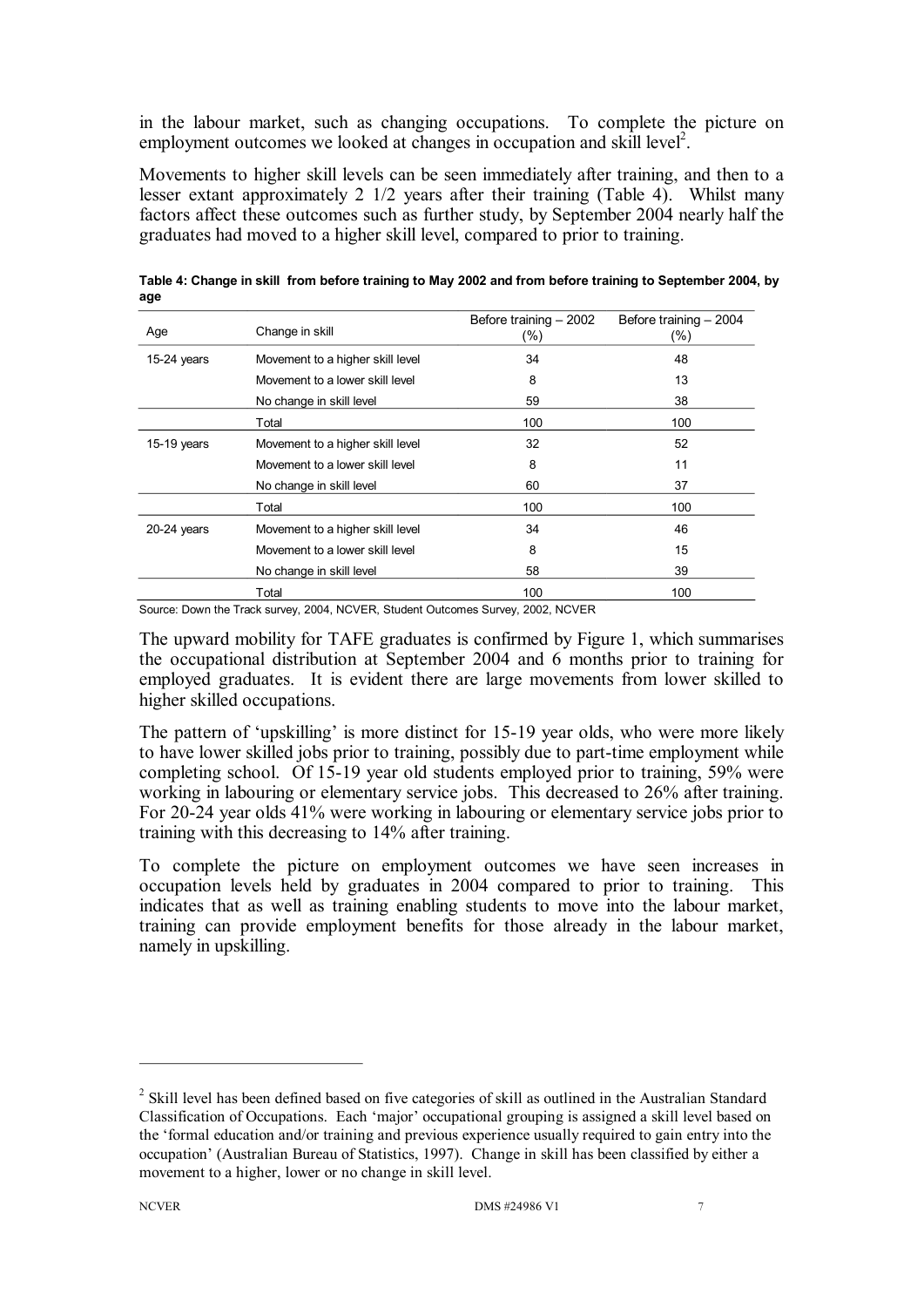**Figure 1: Occupation at September 2004 and 6 months prior to training (%)**



#### Further study outcomes

We have seen outcomes for graduates going into the labour force, but to what extent are graduates going onto further study and training down the track? By September 2004, 76% of all graduates have undertaken some form of further study or training that may or may not have led to a completed qualification. This consisted of training at university, TAFE, provided by an employer or training outside of work as shown in Table 5 below. The further study led to a completed qualification for 43% of all graduates.

There has been upward movement in the level of qualifications completed as shown by Figure 2. Figure 2 summarises the highest qualification completed for graduates at May 2002 and again at September 2004. By 2004 a larger proportion of graduates report their highest qualifications as Diplomas and Certificate IVs compared to 2002, with a lower proportion reporting Certificate Is or IIs.

| Table 5: Type of further study/training undertaken by 2004 |  |  |
|------------------------------------------------------------|--|--|
|                                                            |  |  |

|                                                                | 15-24 years $(\% )$ | 15-19 years (%) | 20-24 years (%) |
|----------------------------------------------------------------|---------------------|-----------------|-----------------|
| Further education undertaken                                   | 76                  | 76              | 75              |
| Studied at University                                          | 17                  | 15              | 18              |
| Studied at a TAFE Institute or similar                         | 39                  | 41              | 38              |
| Done one or more training courses<br>provided by your employer | 28                  | 28              | 28              |
| Done one or more training courses<br>outside of work           | 13                  | 17              | 11              |
| No further study/training                                      | 24                  | 24              | 25              |

Source: Down the Track survey, 2004, NCVER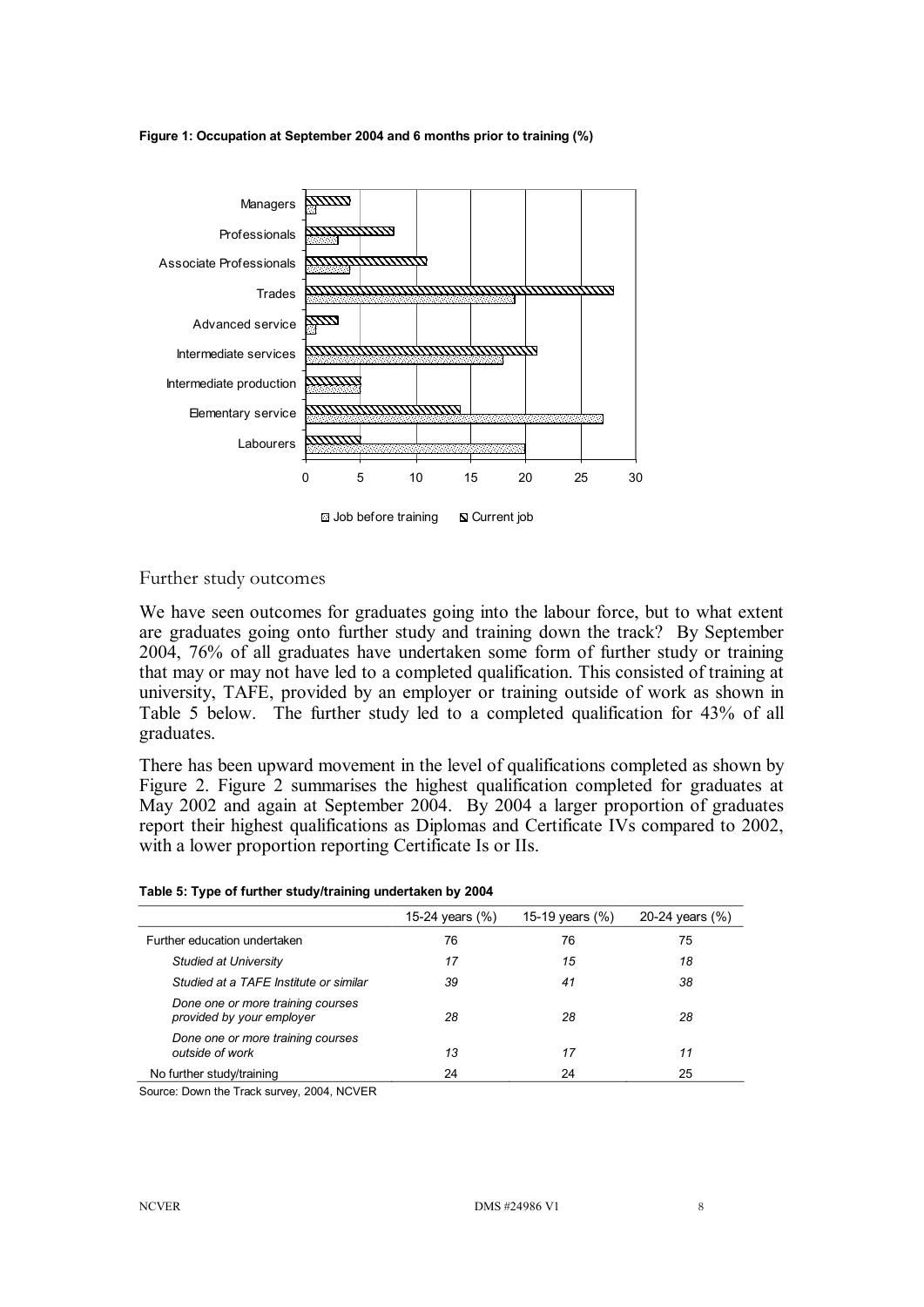



Table 6 shows the proportion who completed qualifications at a higher level than that completed in 2001. Of all graduates, 21% completed a qualification at a higher level than the training completed in 2001. When looking within qualification completed in 2001 we see those who completed lower level qualifications were more likely to complete a qualification at a higher level . Eighteen percent of those who completed a Certificate I in 2001 and 37% of those who completed a Certificate II had completed a qualification at a higher level by September 2004.

| Base = all graduates |           |                                                   |                                        |                                           |                          |                        |                      |                         |  |
|----------------------|-----------|---------------------------------------------------|----------------------------------------|-------------------------------------------|--------------------------|------------------------|----------------------|-------------------------|--|
|                      |           |                                                   | <b>Qualification completed in 2001</b> |                                           |                          |                        |                      |                         |  |
|                      |           |                                                   | Total (%)                              | Diploma or<br>associate<br>diploma $(\%)$ | Certificate<br>IV $(% )$ | Certificate III<br>(%) | Certificate<br>II(%) | Certificate I<br>$(\%)$ |  |
| Age                  | $15 - 19$ | Proportion who                                    | 22                                     | 3                                         | 11                       | 11                     | 43                   | 13                      |  |
|                      | $20 - 24$ | completed a<br>qualification at<br>a higher level | 21                                     | 13                                        | 21                       | 21                     | 28                   | 33                      |  |
| Total                |           |                                                   | 21                                     | 11                                        | 18                       | 18                     | 37                   | 18                      |  |

**Table 6: Proportion who completed an additional qualification at a higher level than that completed in 2001**

Source: Down the Track survey, 2004, NCVER, Student Outcomes Survey, 2002, NCVER

# Summary and conclusions

This paper has looked at outcomes from training over time in relation to labour force status, wages, skill level and further study. We conclude from our analysis that outcomes do improve over time and students do go onto further training down the track We acknowledge that improvements in outcomes may be due to a multitude of factors, with the initial TAFE training being just one reason.

Borland (2005) in discussing labour market programs suggests positive effects of training should be more evident over time. This can be seen for TAFE training, where we found steady increases in employment from before training to 6 months after training and again to  $2 \frac{1}{2}$  years after training. This effect is strongest for full-time